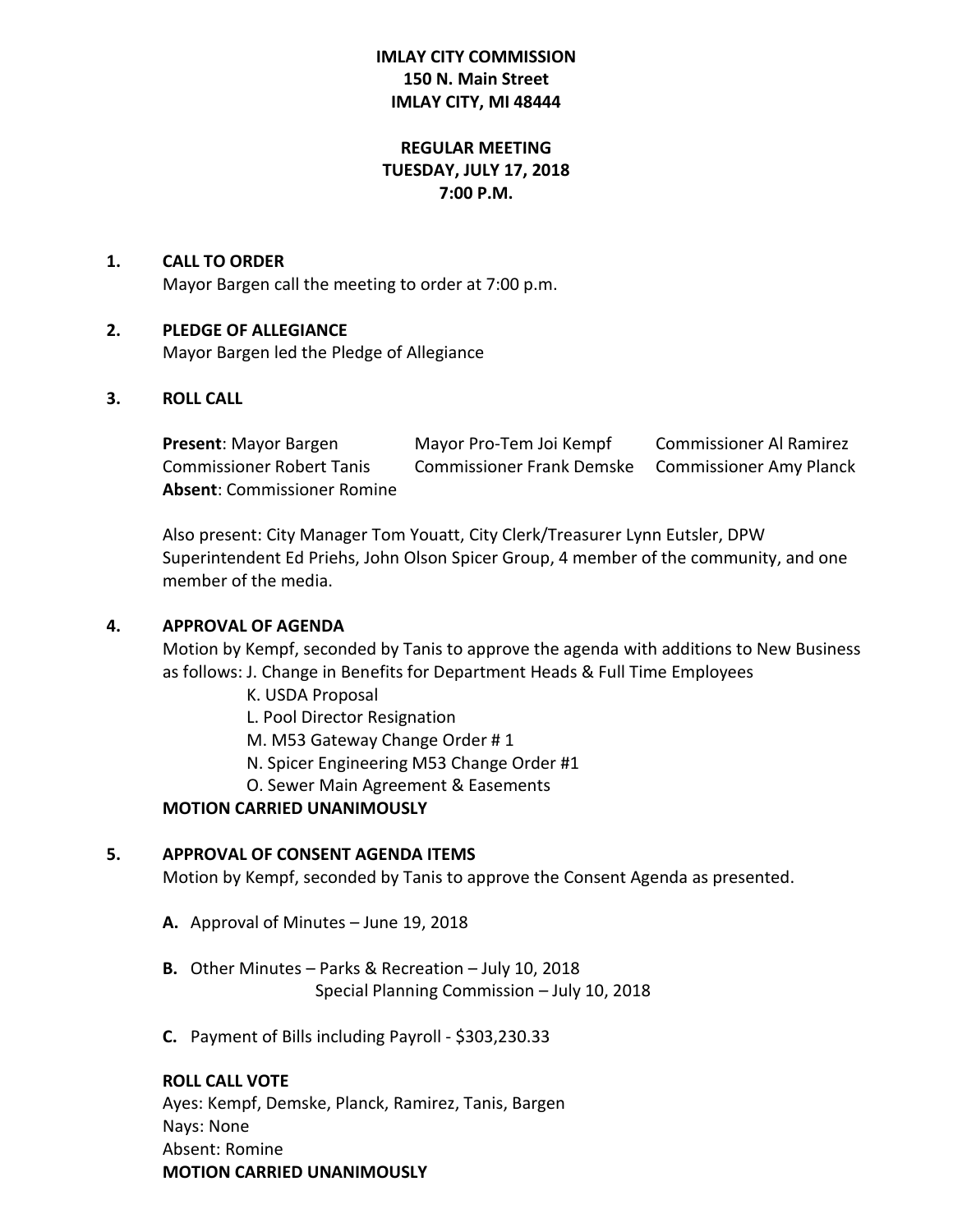# **6. CITIZENS FROM THE FLOOR**

Allen Rosenbaum – Sorry to hear about Farley's resignation. Suggested using a market consultant for the Fire Millage. He supports the millage.

# **7. OLD BUSINESS**

# **A. Change Order for Gateway Sign**

City Manager Youatt went over a change order received from Sajdak Contractor, for the Imlay City Sign that will be placed on M53 as part of the Gateway Project. The sign requires a retaining wall to elevate it and it will make it last a longer time.

**Motion** by Demske, seconded by Kempf to approve the Change Order in the Amount of \$9,280.00

## **ROLL CALL VOTE**

Ayes: Ramirez, Tanis, Kempf, Demske, Planck, Bargen Nays: None Absent: Romine **MOTION CARRIED UNANIMOUSLY**

#### **8. NEW BUSINESS**

## **A. City Manager Evaluation**

Mayor Bargen relayed that the scoring for City Manager Youatt was complete. A 3% score is Satisfactory and Tom Youatt scored a 4.58%.

## **B. City Manager Contract Addendum**

City Manager Youatt asked the board for a one year extension on his contract which would make his contract expire June 30, 2021.

**Motion** by Ramirez, seconded by Demske to extend the City Manager's Contract as presented, to expire on June 30, 2021 and to authorize Mayor Bargen to sign on behalf of the City.

## **ROLL CALL VOTE**

Ayes: Demske, Planck, Ramirez, Tanis, Kempf, Bargen Nays: None Absent: Romine **MOTION CARRIED UNANIMOUSLY**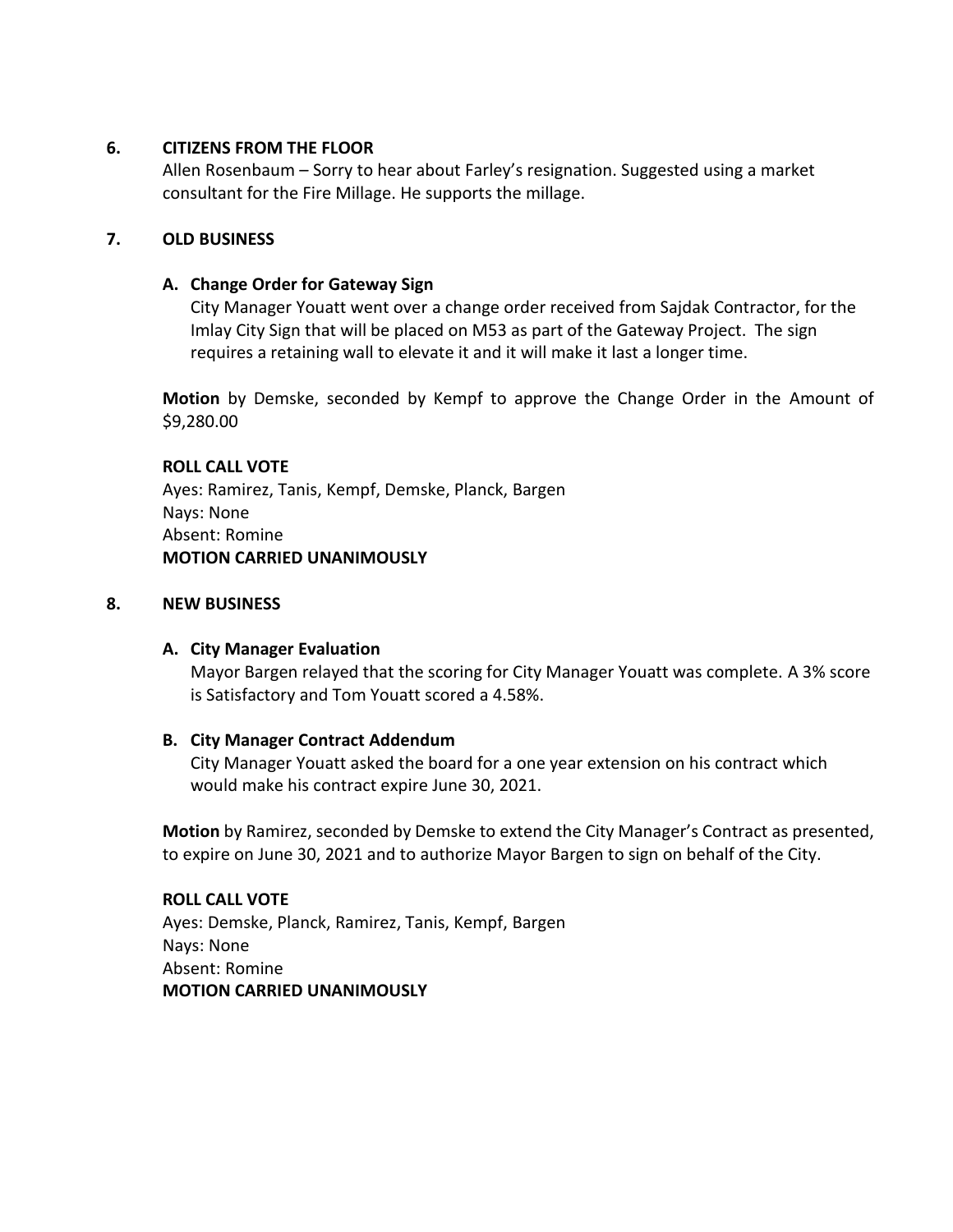## **C. Pump Overhaul of Well #2**

DPW Superintendent Priehs stated that the repairs to pump in well # 2 will be paid by Vlasic. He also stated that Peerless Midwest has done good work for the City in the past.

**Motion** by Tanis, seconded by Demske to award the bid for the for the overhaul of Well # 2 to Peerless Midwest at the cost of \$10,989.45 with the understanding that should a new bowl assembly be required, the cost would be \$14,634.45.

## **ROLL CALL VOTE**

Ayes: Planck, Ramirez, Tanis, Kempf, Demske, Bargen Nays: None Absent: Romine **MOTION CARRIED UNANIMOUSLY**

## **D. Paving Bids for Hunt, Dirgo and Pine Street**

Two bids were presented to the Commission, one bid from Astec Asphalt Inc. in the amount of \$56,500.00 and one from T.G. Priehs Asphalt Paving & Excavating in the amount of \$43,975.00.

**Motion** by Tanis, seconded by Kempf to award the bid to T.G. Priehs Asphalt Paving and Excavating in the amount of \$43,975.00.

#### **ROLL CALL VOTE**

Ayes: Ramirez, Tanis, Kempf, Demske, Planck, Bargen Nays: None Absent: Romine **MOTION CARRIED UNANIMOUSLY**

## **E. MI Deal Bid - Asphalt Hot Box and Recycler**

DPW Superintendent Priehs stated that we currently spend \$10-\$20 thousand a year in cold patch and the purchase of the Hot Box/Recycler will be cost effective. It will allow us remove old patch, reheat, and reuse.

**Motion** by Tanis, seconded by Planck to approve the purchase of a Falcon 4 Ton Asphalt Hot Box & Recycler in the amount of \$27,730.00.

# **ROLL CALL VOTE**

Ayes: Tanis, Kempf, Demske, Planck, Ramirez, Bargen Nays: None Absent: Romine **MOTION CARRIED UNANIMOUSLY**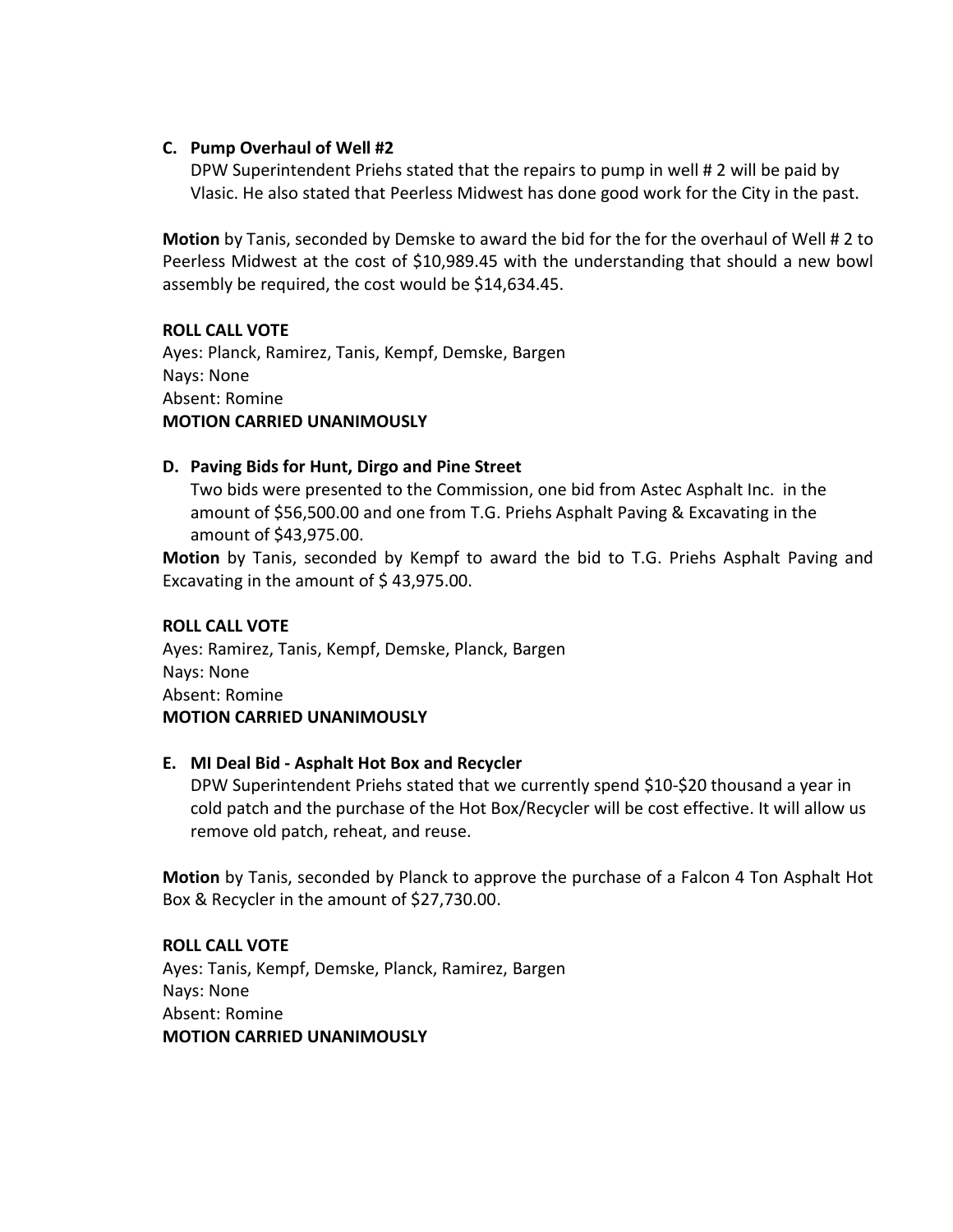**F. Approve the rezoning of property #I19-85-246-040-00 from R-1 to RM-1** Owner of referenced property, Paul LaFontaine, has requested rezoning. The City Planning Commission has approved the rezoning. The rezoning meets with the future Land use Map in our Master Plan.

**Motion** by Demske, seconded by Tanis to approve the rezoning as presented.

**ROLL CALL VOTE** Ayes: Tanis, Kempf, Demske, Planck, Ramirez, Bargen Nays: None Absent: Romine **MOTION CARRIED UNANIMOUSLY**

**G. Approve the rezoning of properties on Reek Road I19-85-221-040-10 from R-1 to B-3 & I19-85-251-040-20 from RM-1 to B-3**

Owner of referenced properties, Paul LaFontaine, has requested rezoning. The City Planning Commission has approved the rezoning. The rezoning meets with the future Land use Map in our Master Plan.

**Motion** by Ramirez, seconded by Tanis to approve the rezoning as presented.

## **ROLL CALL VOTE**

Ayes: Kempf, Demske, Planck, Ramirez, Tanis, Bargen Nays: None Absent: Romine **MOTION CARRIED UNANIMOUSLY**

## **H. Spicer - Imlay City Median/Gateway Landscaping Design Invoice**

**Motion** by Tanis, seconded by Demske to approve payment of Invoice # 191566 from the Spicer Group for Gateway Landscaping Design, in the amount of \$3,142.45 as presented.

**ROLL CALL VOTE** Ayes: Demske, Planck, Ramirez, Tanis, Kempf, Bargen Nays: None Absent: Romine **MOTION CARRIED UNANIMOUSLY**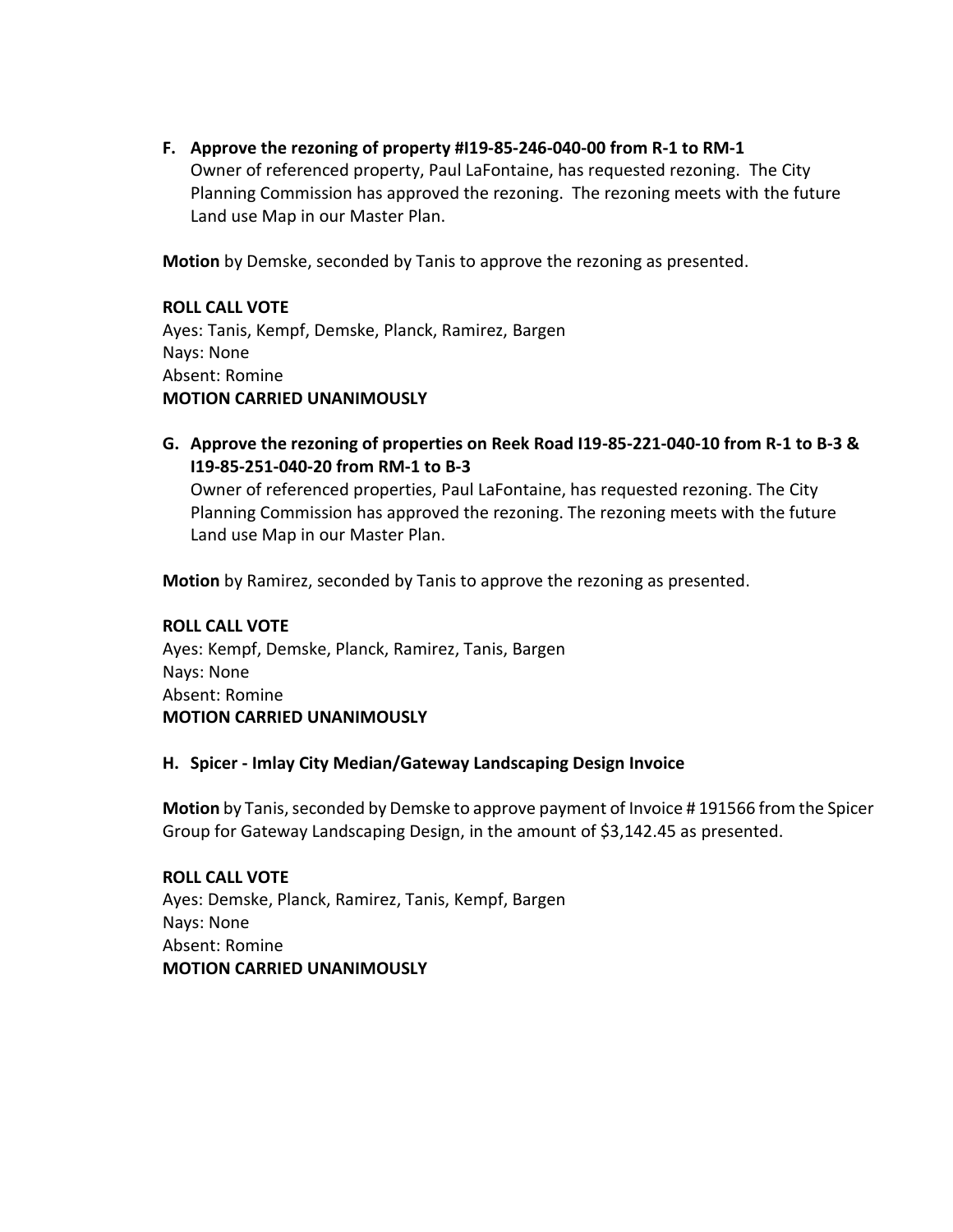# **I. Garbage Bid**

Two bids were submitted for the Imlay City Waste Collection with a three year contract. One bid from J & J Disposal and one from Jeff's Rubbish Disposal. DPW Superintendent Priehs stated that the City has been with J & J Disposal and they have the lowest bid. He stated that the Bid does include festivals, street sweeping, recycling, and leaf pickup.

**Motion** by Kempf, seconded by Tanis to award the Bid for Imlay City Waste Collection to J & J Disposal for the period of three years with per month/per household cost for the first year of \$11.45, second year \$11.80, and third year \$12.15 as presented.

## **ROLL CALL VOTE**

Ayes: Planck, Ramirez, Tanis, Kempf, Demske, Bargen Nays: None Absent: Romine **MOTION CARRIED UNANIMOUSLY**

- **J. Change in Benefits for the Department Heads and non-union fulltime Employees** City Manager Youatt stated that with the renewal on Union Contracts, the Department Heads and Non-Union Employees should receive the same benefits. All Benefits are in accordance with the Budget. Proposed Changes are as follows:
	- 1) DDA Director Dana Walker and City Clerk/Treasurer Lynn Eutsler will be provided a \$50 per month phone allowance
	- 2) DPW Superintendent Ed Priehs, WWTP Superintendent Pat Rankin, and Bookkeeper Renee Mazey will contribute 3.5% of pay towards their MERS B-4 pension benefit.
	- 3) All Department Heads, City Manager, and Bookkeeper will continue a reimbursement account of \$500.00 per year with a maximum accumulation of \$2000.00 which may be used for either optical costs or expenses incurred under the health insurance plan.
	- 4) All Department Heads, DDA Director Walker, Clerk/Treasurer Lynn Eutsler, and Bookkeeper Renee Mazey will receive the BC/BS Gold Health Insurance Plan, including Dental Insurance with Orthodontics, and the Life Insurance Plan with increased coverage from \$10,000 to \$50,000. City Manager Youatt will receive the same health insurance including dental insurance with Orthodontics and continue to receive life insurance as identified in his employment agreement.

**Motion** by Demske , seconded by Kempf, to approve the changes in benefits as presented.

## **ROLL CALL VOTE**

Ayes: Tanis, Kempf, Demske, Planck, Ramirez, Bargen Nays: None Absent: Romine **MOTION CARRIED UNANIMOUSLY**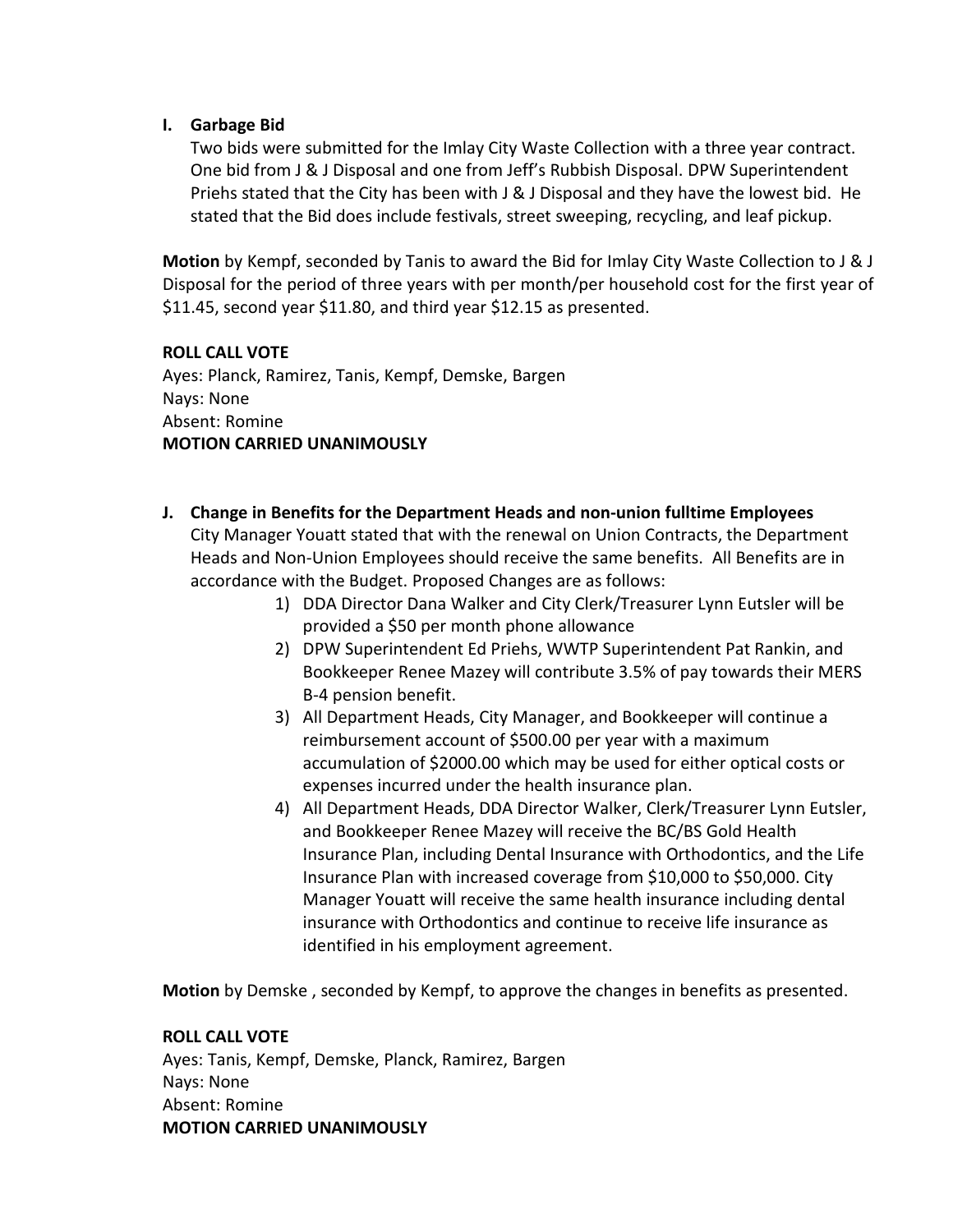## **K. USDA Proposal**

City Manager Youatt presented a proposal from Rowe Professional Services for Grant Funding Application Assistance with the United States Department of Agriculture – Rural Development for total Reconstruction of Fourth Street from VanDyke Road west to Blacks Corners Road.

**Motion** by Planck, seconded by Ramirez to approve the Proposal from Rowe Professional Services for Grant Funding Application Assistance as presented, in the amount of \$ 15,200.00.

#### **ROLL CALL VOTE**

Ayes: Tanis, Kempf, Demske, Planck, Ramirez, Bargen Nays: None Absent: Romine **MOTION CARRIED UNANIMOUSLY**

#### **L. Pool Director Resignation**

City Manager Youatt presented a letter of Resignation from the Pool Director, Jeanette Farley. He stated that she would finish out the year.

**Motion** by Tanis, seconded by Planck, to accept with regrets, the Resignation from Pool Director, Jeanette Farley as presented. **MOTION CARRIED UNANIMOUSLY**

#### **M. M 53 Gateway Order # 1**

City Manager Youatt noted that this was covered under Old Business Item A. Nothing to be done.

## **N. Spicer Engineering M53 Change Order**

City Manager Youatt presented Change Order from the Spicer Group for the Gateway Project and Median Island.

**Motion** by Demske, seconded by Tanis to approve payment to the Spicer Group in the amount of  $$6,648.00$  as presented.

#### **ROLL CALL VOTE**

Ayes: Planck, Ramirez, Tanis, Kempf, Demske, Bargen Nays: None Absent: Romine **MOTION CARRIED UNANIMOUSLY**